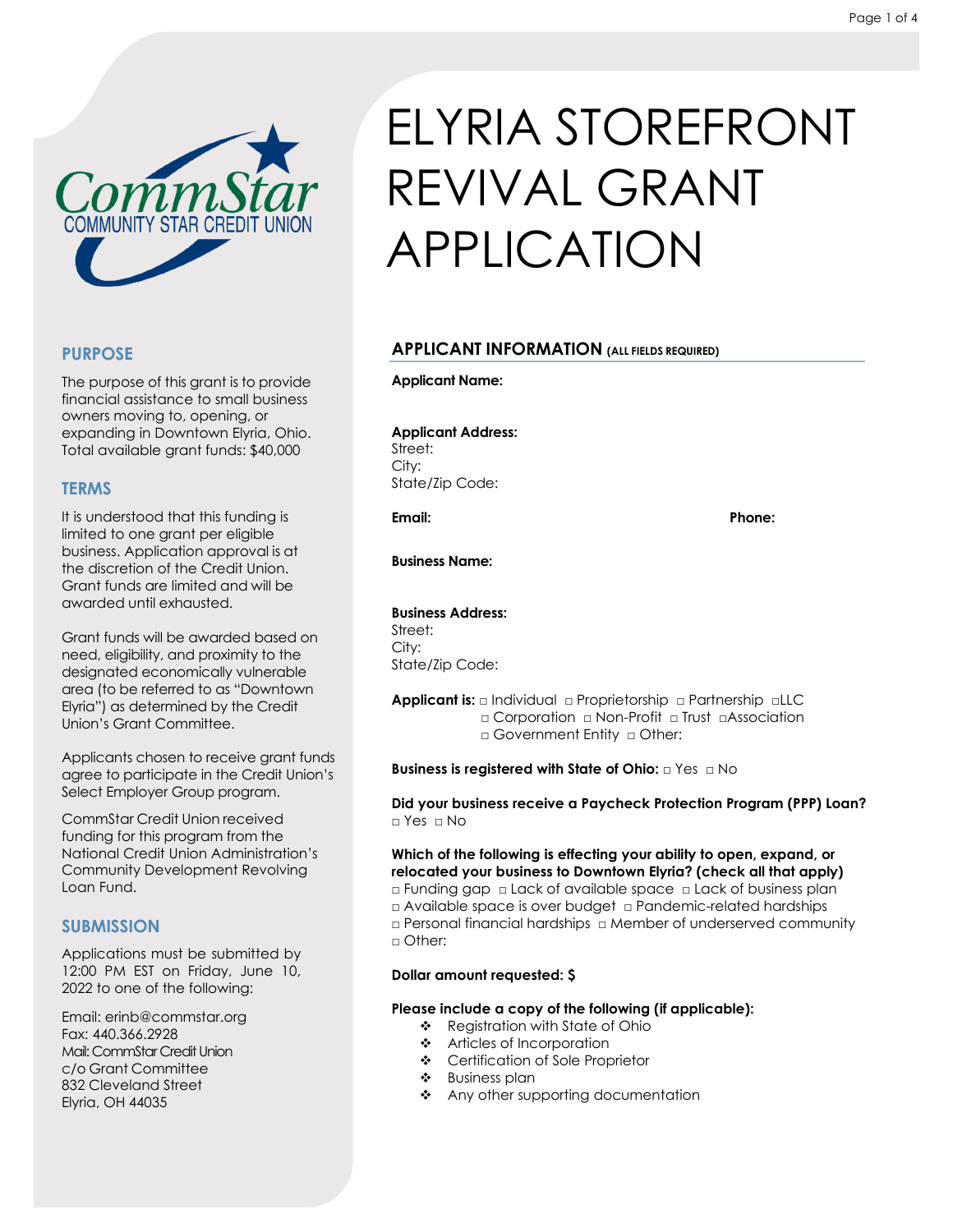## **REQUEST (ALL FIELDS REQUIRED)**

### **This grant money would allow my business to:**

- □ Open my business in Downtown Elyria.
- □ Expand my existing business in Downtown Elyria.
- □ Move my existing business to Downtown Elyria from another location.

**Briefly describe how this grant can assist your business with opening, relocation, funding gaps, or other business needs (you may continue on a separate page if necessary).**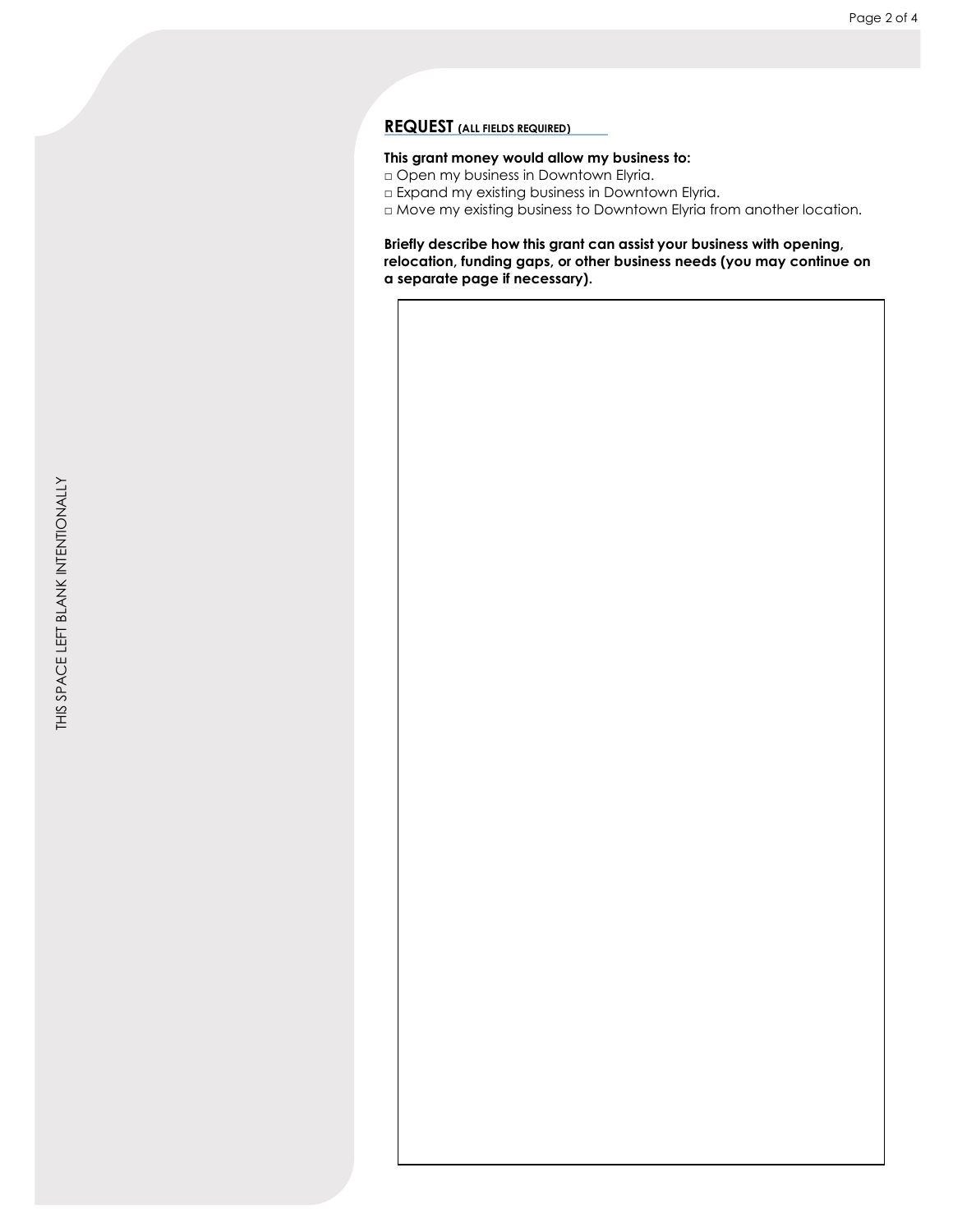**Please describe how economic hardship, funding gaps, or other adversity have effected your business or plans to open a business (you may continue on a separate page if necessary).**